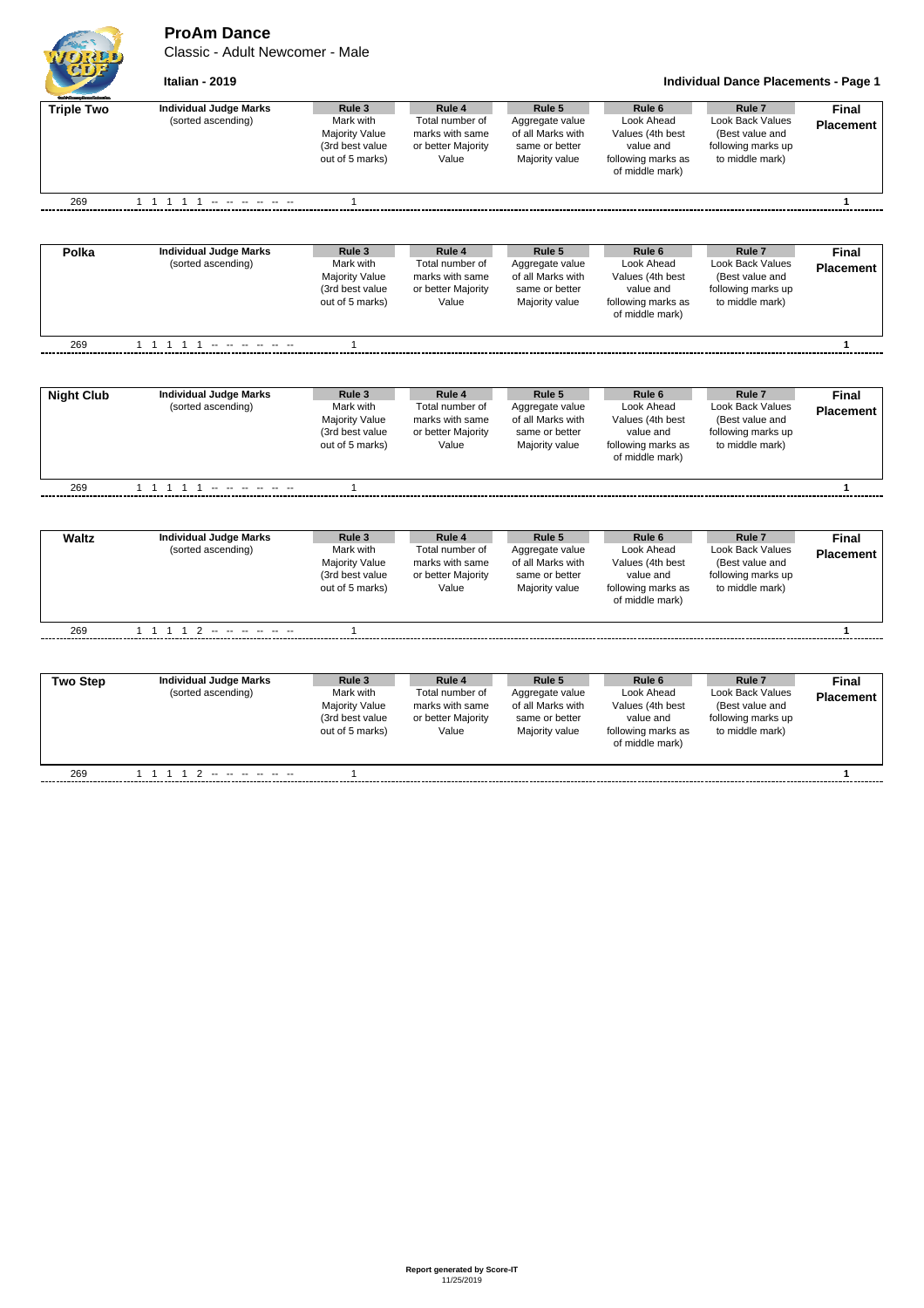## **ProAm Dance**

Classic - Adult Newcomer - Male

## **Italian - 2019 Individual Dance Placements - Page 2**

| <b>Guild Grantee Devent School and</b> |                               |                                                                           |                                                                   |                                                                          |                                                                                      |                                                                              |                  |
|----------------------------------------|-------------------------------|---------------------------------------------------------------------------|-------------------------------------------------------------------|--------------------------------------------------------------------------|--------------------------------------------------------------------------------------|------------------------------------------------------------------------------|------------------|
| <b>West Coast</b>                      | <b>Individual Judge Marks</b> | Rule 3                                                                    | Rule 4                                                            | Rule 5                                                                   | Rule 6                                                                               | Rule <sub>7</sub>                                                            | <b>Final</b>     |
| Swing                                  | (sorted ascending)            | Mark with<br><b>Majority Value</b><br>(3rd best value)<br>out of 5 marks) | Total number of<br>marks with same<br>or better Majority<br>Value | Aggregate value<br>of all Marks with<br>same or better<br>Majority value | Look Ahead<br>Values (4th best<br>value and<br>following marks as<br>of middle mark) | Look Back Values<br>(Best value and<br>following marks up<br>to middle mark) | <b>Placement</b> |
| 269                                    |                               |                                                                           |                                                                   |                                                                          |                                                                                      |                                                                              |                  |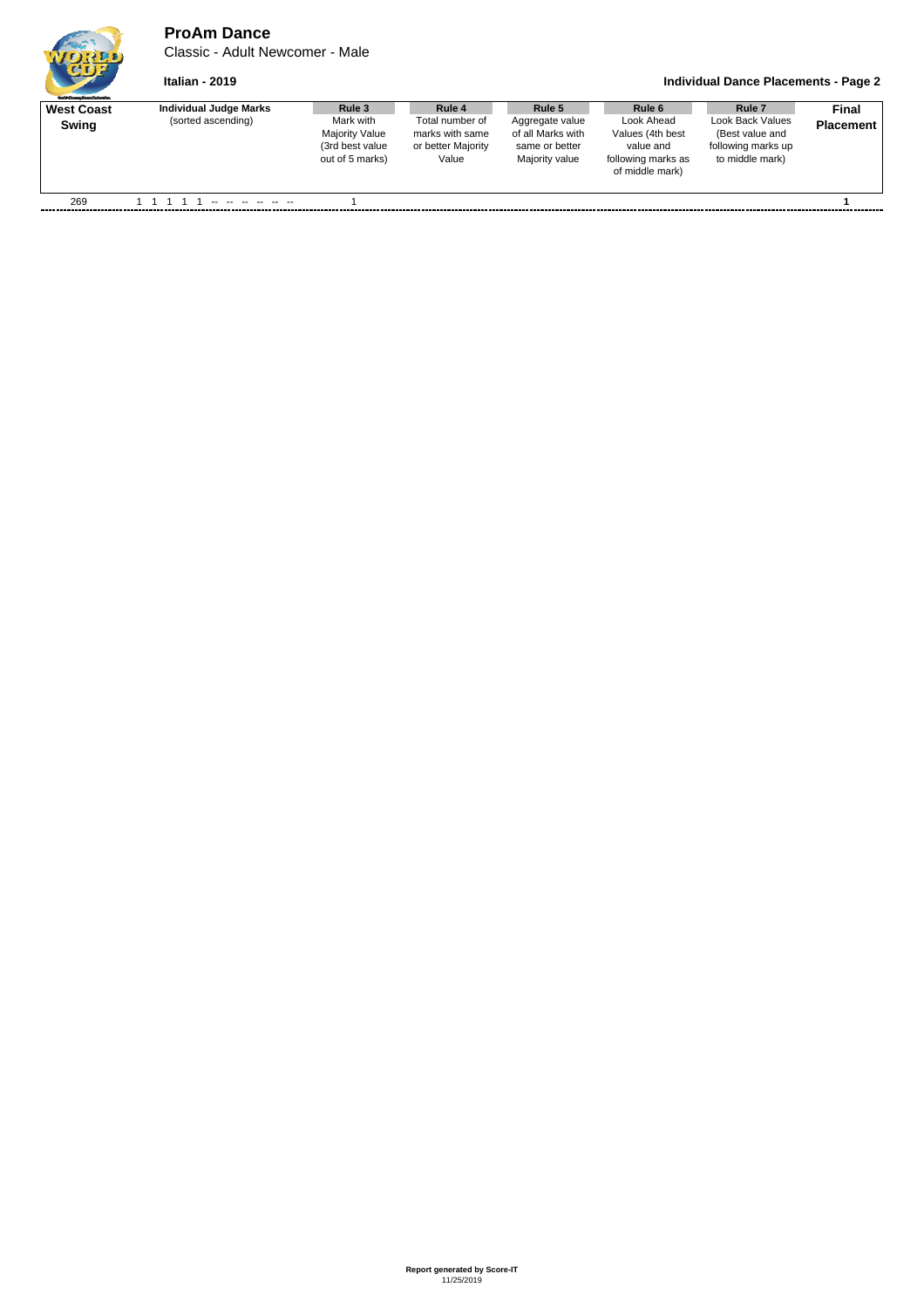## **ProAm Dance**

Classic - Adult Newcomer - Male

|                   | Italian - 2019                           |                       |                |               |                                 |                |                |                            | <b>Penalties - Page 3</b> |
|-------------------|------------------------------------------|-----------------------|----------------|---------------|---------------------------------|----------------|----------------|----------------------------|---------------------------|
| <b>Triple Two</b> |                                          |                       |                | <b>Judges</b> |                                 |                |                |                            |                           |
|                   | $\overline{2}$                           | 3<br>4                | 5              | 6             | 7                               | 8              | $\overline{9}$ | 10                         | 11                        |
|                   | No penalties were applied in this dance. |                       |                |               |                                 |                |                |                            |                           |
| Polka             |                                          |                       |                | Judges        |                                 |                |                |                            |                           |
|                   | $\overline{2}$                           | 3<br>$\overline{4}$   | $\overline{5}$ | 6             | 7                               | $\overline{8}$ | $\overline{9}$ | 10                         | $\overline{11}$           |
|                   | No penalties were applied in this dance. |                       |                |               |                                 |                |                |                            |                           |
| <b>Night Club</b> |                                          |                       |                | <b>Judges</b> |                                 |                |                |                            |                           |
|                   | $\overline{2}$                           | 3<br>4                | 5              | 6             | $\overline{7}$                  | 8              | 9              | 10                         | 11                        |
|                   | No penalties were applied in this dance. |                       |                |               |                                 |                |                |                            |                           |
| Cha Cha           | $\overline{2}$<br>1                      | 3<br>4                | 5              | Judges<br>6   | 7                               | 8              | 9              | 10                         | 11                        |
|                   | No penalties were applied in this dance. |                       |                |               |                                 |                |                |                            |                           |
| <b>Waltz</b>      |                                          |                       |                | Judges        |                                 |                |                |                            |                           |
|                   | $\overline{2}$<br>$\mathbf{1}$           | 3<br>$\overline{4}$   | $\overline{5}$ | 6             | 7                               | $\overline{8}$ | $\overline{9}$ | 10                         | $\overline{11}$           |
| 269               | ਟ                                        |                       |                |               |                                 |                |                |                            |                           |
|                   |                                          |                       |                |               |                                 |                |                |                            |                           |
| <b>Two Step</b>   | $\overline{2}$<br>$\mathbf{1}$           | 3<br>4                | $\overline{5}$ | Judges<br>6   | 7                               | $\overline{8}$ | $\overline{9}$ | 10                         | 11                        |
| 269               | C                                        |                       |                |               |                                 |                |                |                            |                           |
|                   |                                          |                       |                |               |                                 |                |                |                            |                           |
| <b>East Coast</b> | 1                                        |                       |                | <b>Judges</b> |                                 |                |                |                            |                           |
| Swing             | $\overline{2}$                           | 3<br>4                | $\overline{5}$ | 6             | 7                               | 8              | 9              | 10                         | $\overline{11}$           |
|                   | No penalties were applied in this dance. |                       |                |               |                                 |                |                |                            |                           |
| <b>West Coast</b> |                                          |                       |                | Judges        |                                 |                |                |                            |                           |
| Swing             | $\overline{2}$                           | 3<br>$\overline{4}$   | $\overline{5}$ | 6             | $\overline{7}$                  | 8              | 9              | 10                         | 11                        |
|                   | No penalties were applied in this dance. |                       |                |               |                                 |                |                |                            |                           |
| <b>Penalty</b>    | <b>Non-Conference Penalty Codes</b>      |                       |                |               | <b>Conference Penalty Codes</b> |                |                |                            |                           |
| <b>Codes</b>      | 1 Placement Reduction                    | <b>Last Placement</b> |                | Reasons       |                                 |                | Codes          |                            |                           |
|                   | C - Costume and Appearance               | P - Prop Use          |                |               | Self Selected Music             |                |                | S - Single Lower Placement |                           |

B - Basic Pattern **D** - Dance Delivery Loss of Hat **Loss of Hat Q - Last Place** F - Courtesy & Floorcraft H - Costume Minimums Leaving the Dance Floor X - Full Disqualification A - Acceptable Behavior (Boots & Hats) E - Expulsion M - Movement T - Timing